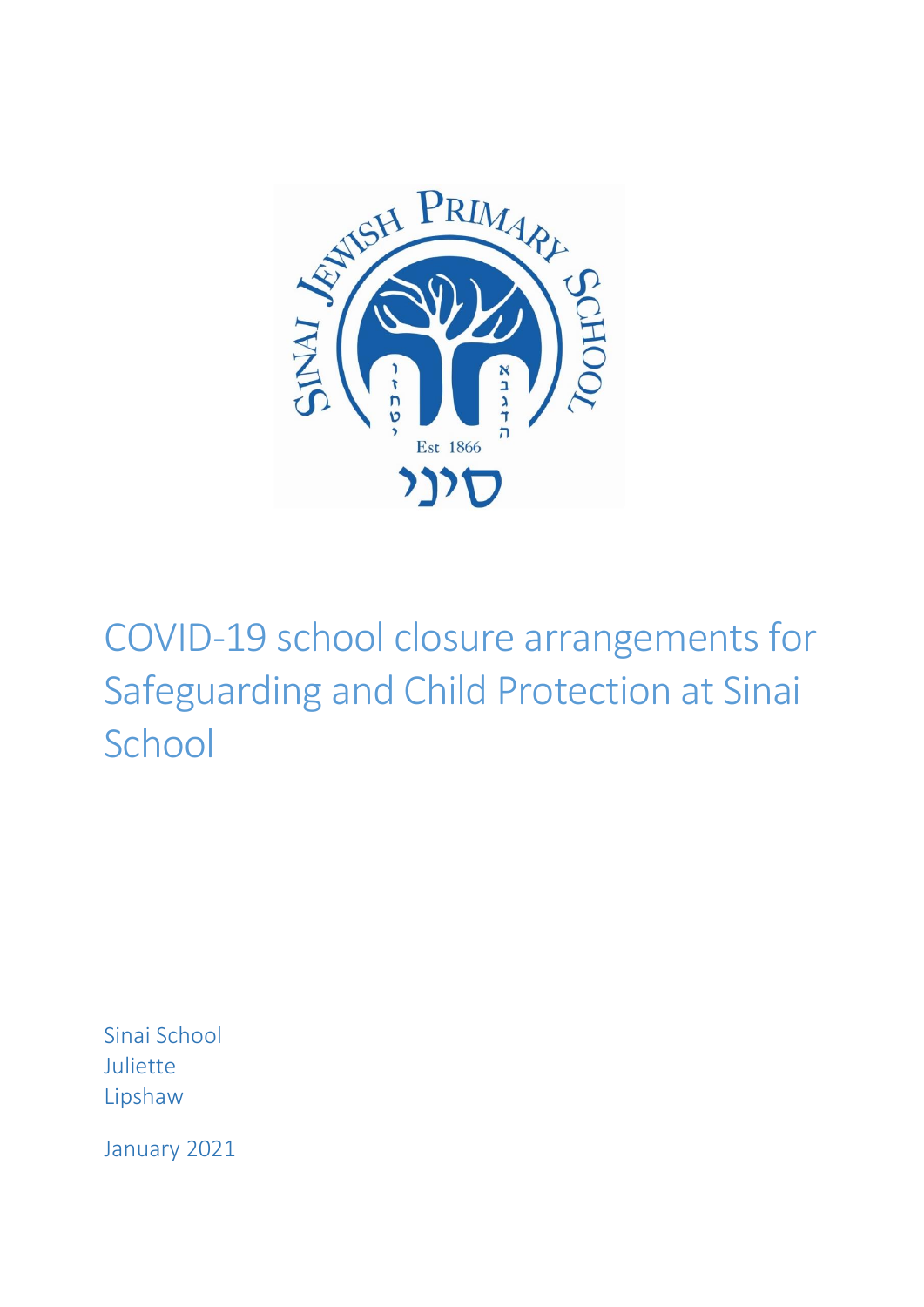## <span id="page-1-0"></span>1. Context

From  $1^{st}$  January 2021 parents were once again asked to keep their children at home, wherever possible, and for schools to remain open only for those children of workers critical to the COVID-19 response - who cannot be safely looked after at home.

Schools and all childcare providers were asked to provide care for a limited number of children - children who are vulnerable, and children whose parents are critical to the COVID-19 response and cannot be safely cared for at home in accordance with government guidance.

This addendum of the Sinai Safeguarding, and Child Protection policy contains details of our individual safeguarding arrangements in the following areas:

- 1. [Context](#page-1-0)
- 2. Vulnerable children
- 3. Attendance monitoring
- 4. Designated Safeguarding Lead
- 5. Reporting a concern
- 6. Safeguarding Training and induction
- 7. Safer recruitment/volunteers and movement of staff
- 8. Online safety in schools and colleges
- 9. Children and online safety away from school
- 10. Supporting children not in school
- 11. Supporting children in school
- 12. Peer on Peer Abuse
- 13. Agreement for Sinai School Childcare provision for essential Key workers for the Covid-19 response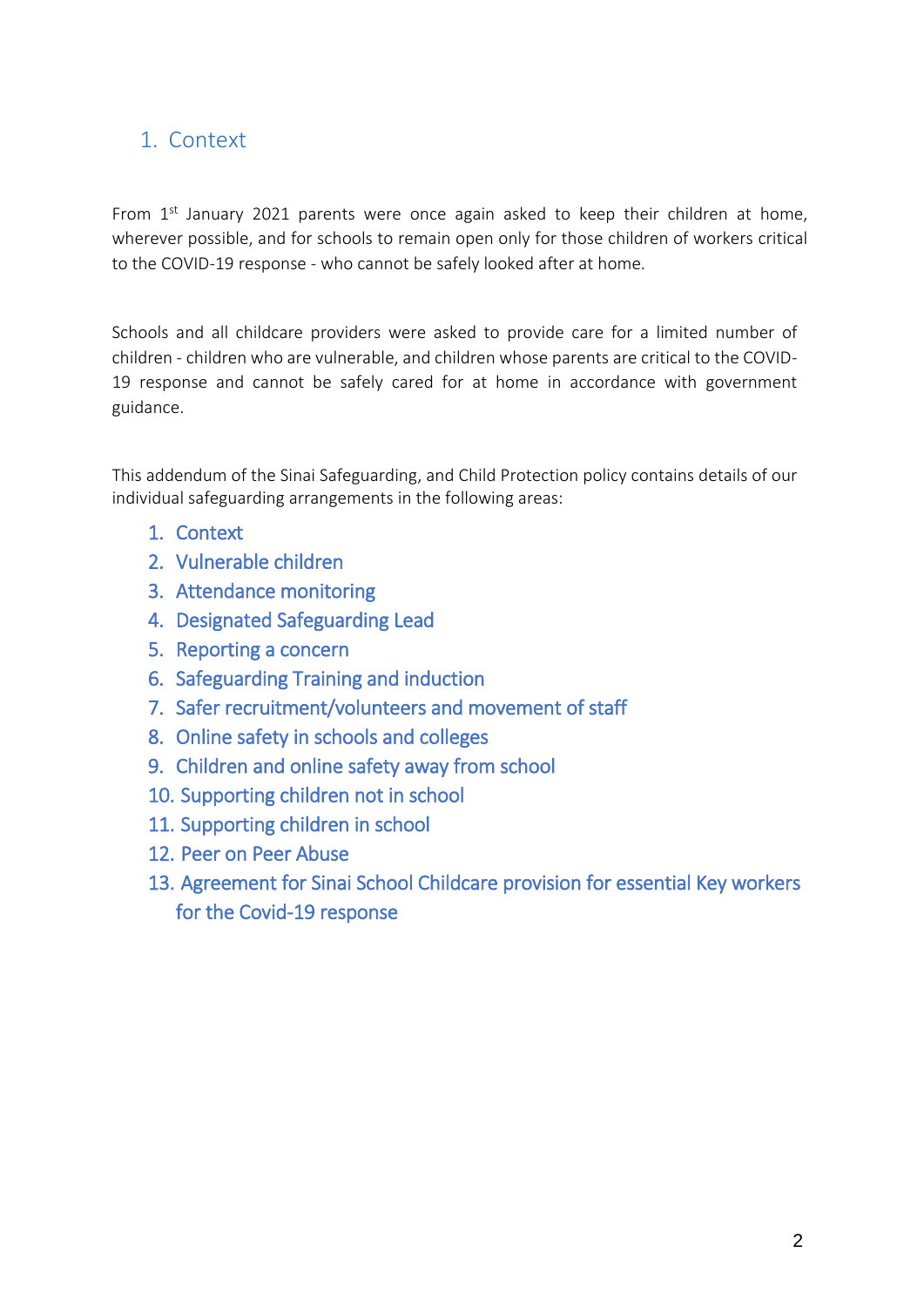## Key contacts

| Role                                         | <b>Name</b>      | Contact<br>number             | Email                       |
|----------------------------------------------|------------------|-------------------------------|-----------------------------|
| Designated<br>Safeguarding<br>Lead           | Katie Matlin     |                               | kmatlin@sinai.brent.sch.uk  |
| Deputy<br>Designated<br>Safeguarding<br>Lead | Laura Lane       |                               | llane@sinai.brent.sch.uk    |
| Headteacher                                  | Juliette Lipshaw | School mobile:<br>07796478714 | jlipshaw@sinai.brent.sch.uk |

## Vulnerable children

Vulnerable children include those who have a social worker and those children and young people up to the age of 25 with education, health and care (EHC) plans.

Those who have a social worker include children who have a Child Protection Plan and those who are looked after by the Local Authority. A child may also be deemed to be vulnerable if they have been assessed as being in need or otherwise meet the definition in section 17 of the Children Act 1989.

Those with an EHC plan will be risk-assessed in consultation parents, to decide whether they need to continue to be offered a school place in order to meet their needs, or whether they can safely have their needs met at home. This could include, if necessary, carers, therapists or clinicians visiting the home to provide any essential services. Many children and young people with EHC plans can safely remain at home.

Eligibility for free school meals in and of itself should not be the determining factor in assessing vulnerability, however the school will provide food parcels and meal vouchers for these families.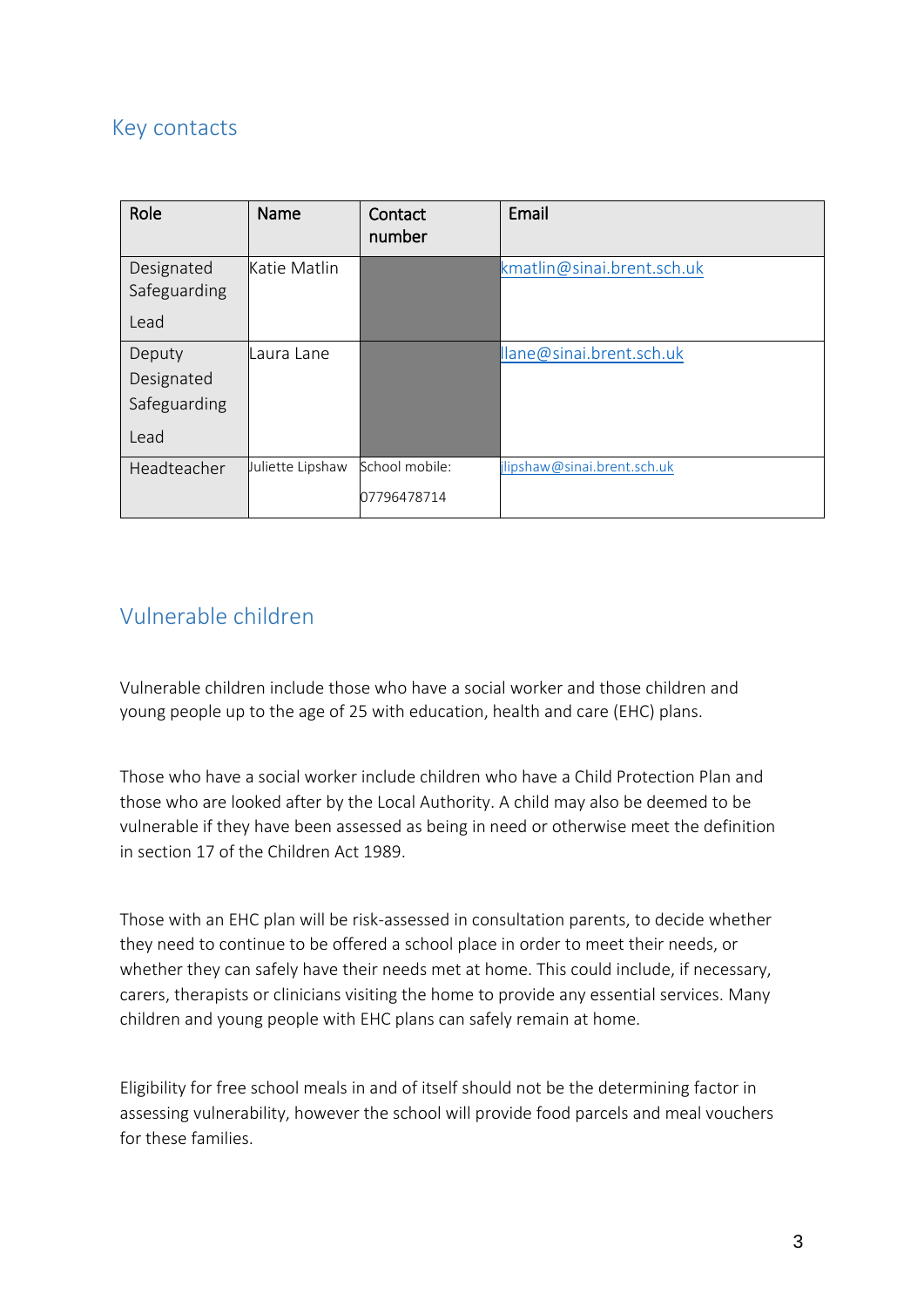Senior leaders, including the Safeguarding team know who our most vulnerable children are. They have the flexibility to offer a place to those on the edge of receiving children's social care support.

We will continue to work with and support children's social workers to help protect vulnerable children. This includes working with and supporting children's social workers for looked-after and previously looked-after children. The lead people for this will be: Laura Lane and Linzi Solomons.

There is an expectation that vulnerable children who have a social worker will attend an education setting, so long as they do not have underlying health conditions that put them at risk. However, we will look at each family in a case by case need and assess the situation alongside the social worker.

Where parents are concerned about the risk of the child contracting COVID19, the school and/or the social worker will talk through these anxieties with the parent/carer following the advice set out by Public Health England. We will encourage our vulnerable children and young people to attend a school, if this is the only safe place they can be cared for.

### Attendance monitoring

Local authorities and education settings do not need to complete their usual day-to- day attendance processes to follow up on non-attendance.

School and social workers will agree with parents/carers whether children in need should be attending school. We will then follow up on any pupil that they were expecting to attend, who does not. The DSL (Designated Safeguarding Lead) will also follow up with any parent or carer who has arranged care for their child(ren) and the child(ren) subsequently do not attend.

To support the above, the DSL when communicating with parents/carers will confirm emergency contact numbers are correct and ask for any additional emergency contact numbers where they are available.

In all circumstances where a vulnerable child does not take up their agreed place at school, or discontinues, the DSL will notify their social worker.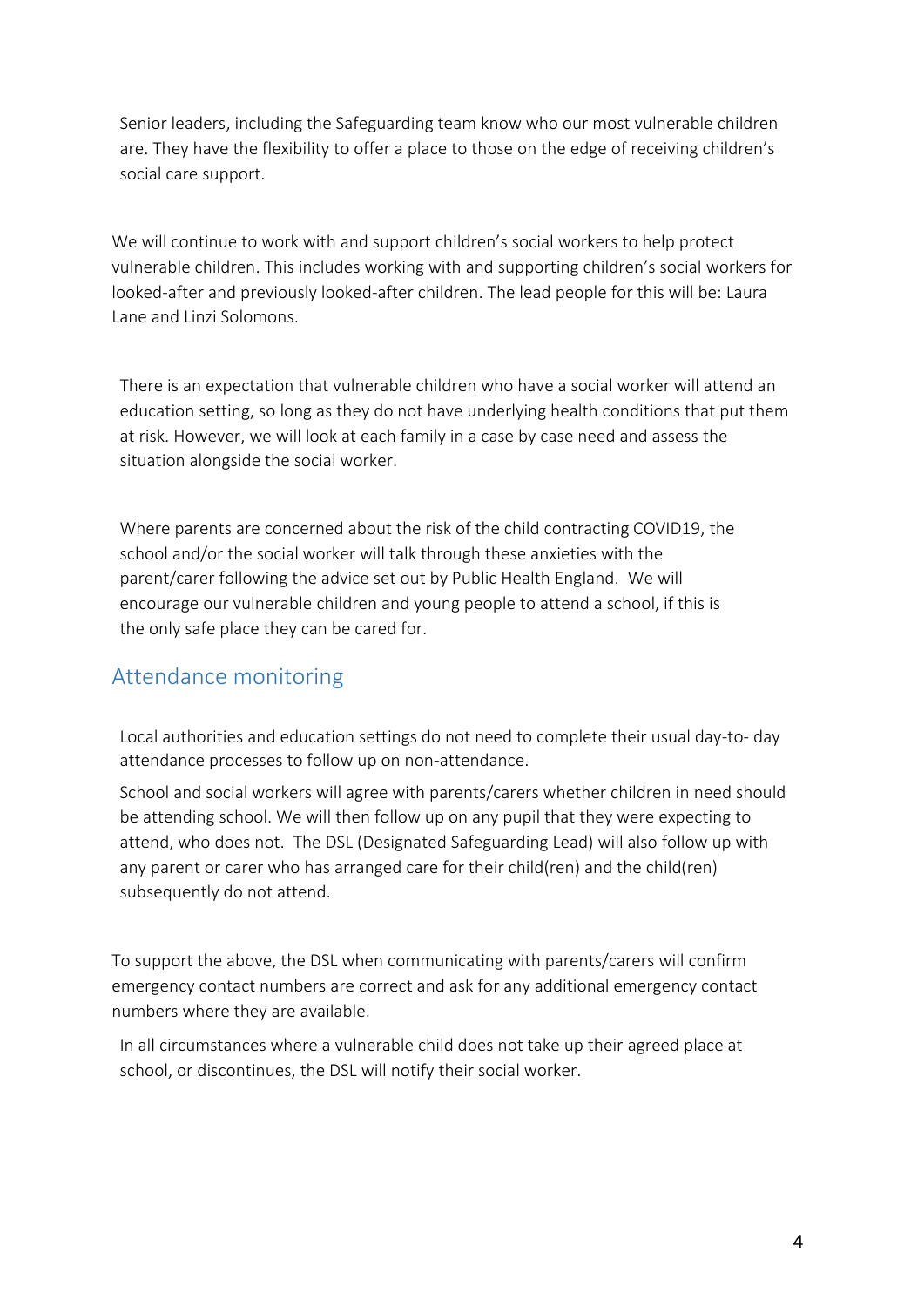The optimal scenario is to have a trained DSL (or deputy) available on site. Where this is not the case a trained DSL (or deputy) will be available to be contacted via phone or online video - for example when working from home.

Where a trained DSL (or deputy) is not on site, in addition to the above, a senior leader will assume responsibility for co-ordinating safeguarding on site.

This might include updating and managing access to child protection online management system, CPOMS and liaising with the offsite DSL (or deputy) and as required liaising with children's social workers where they require access to children in need and/or to carry out statutory assessments at the school or college.

It is important that all school staff and volunteers have access to a trained DSL (or deputy). On each day staff on site will be made aware of that person is and how to speak to them.

The DSL will continue to engage with social workers, and attend all multi-agency meetings, which can be done remotely.

### Reporting a concern

Where staff have a concern about a child, they should continue to follow the process outlined in the school Safeguarding Policy, this includes making a report via CPOMS, which can be done remotely.

In the unlikely event that a member of staff cannot access their CPOMS from home, they should email the DSL, this will ensure that the concern is received and actioned.

#### Staff are reminded of the need to report any concern immediately and without delay.

Where staff are concerned about an adult working with children in the school, they should immediately report the concern to the Headteacher. Concerns around the Headteacher should be directed to the Chair of Governors.

# Safeguarding Training and induction

For the period COVID-19 measures are in place, a DSL (or deputy) who has been trained will continue to be classed as a trained DSL (or deputy) if they miss their refresher training, although any training may be done online.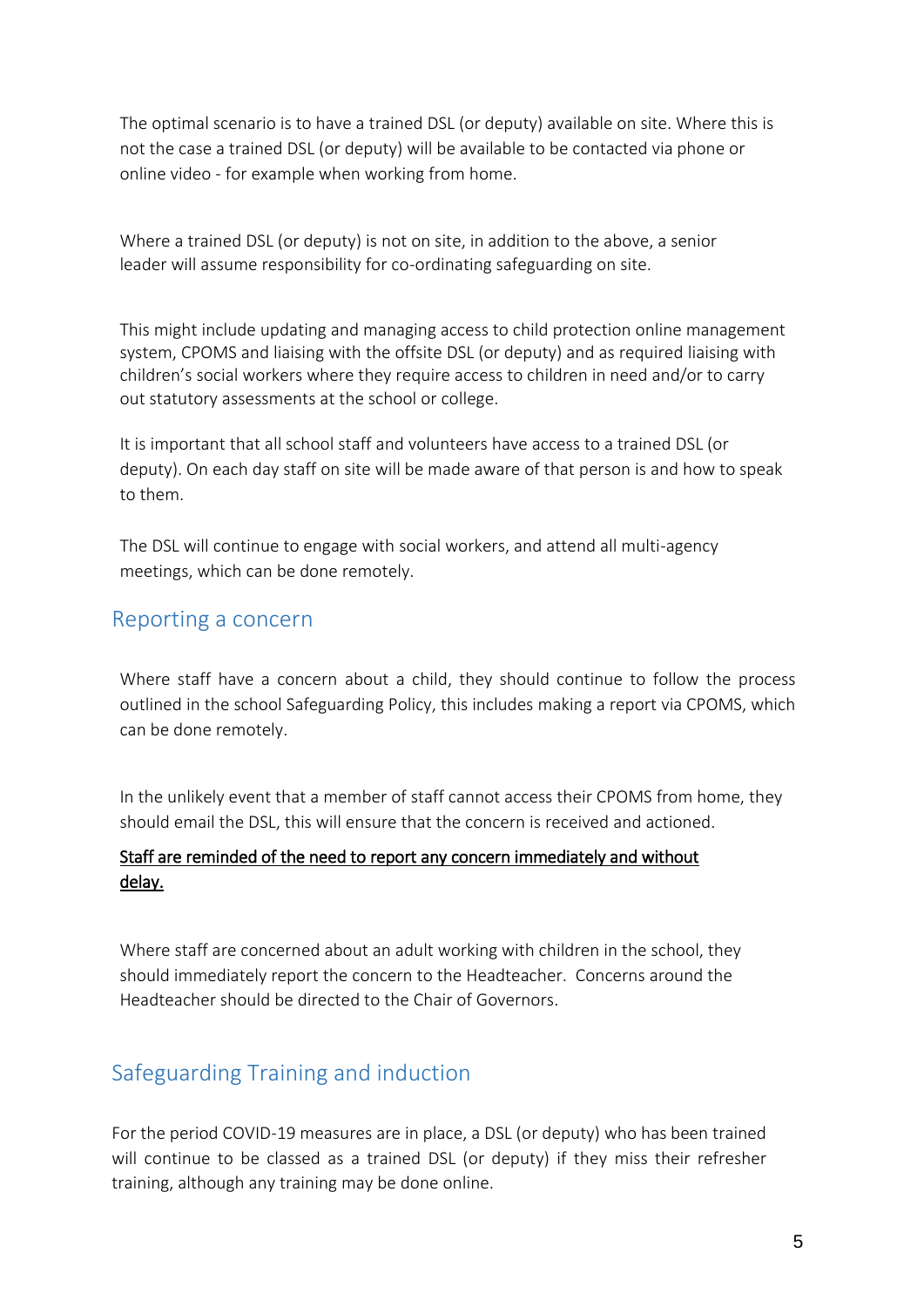All existing school staff have had safeguarding training and have read part 1 of Keeping Children Safe in Education. The DSL should communicate with staff any new local arrangements, so they know what to do if they are worried about a child.

If new staff are recruited, or new volunteers they will continue to be provided with a safeguarding induction.

If staff are deployed from another education or children's workforce setting to our school, we will take into account the DfE supplementary guidance on safeguarding children during the COVID-19 pandemic and will accept portability as long as the current employer confirms in writing that:-

- $\checkmark$  The individual has been subject to an enhanced DBS and children's barred list check
- $\checkmark$  There are no known concerns about the individual's suitability to work with children
- $\checkmark$  There is no ongoing disciplinary investigation relating to that individual

Upon arrival, they will be given a copy of the receiving setting's child protection policy, confirmation of local processes and confirmation of DSL arrangements.

# Safer recruitment/volunteers and movement of staff

It remains essential that people who are unsuitable are not allowed to enter the children's workforce or gain access to children. When recruiting new staff, we continue to follow the relevant safer recruitment processes including, as appropriate, relevant sections in part 3 of Keeping Children Safe in Education (KCSIE).

In response to COVID-19, the Disclosure and Barring Service (DBS) has made changes to its guidance on standard and enhanced DBS ID checking to minimise the need for face-to-face contact.

If our school utilises volunteers, we will continue to follow the checking and risk assessment process as set out in paragraphs 167 to 172 of KCSIE. Under no circumstances will a volunteer who has not been checked be left unsupervised or allowed to work in regulated activity.

We continue to follow the legal duty to refer to the DBS anyone who has harmed or poses a risk of harm to a child or vulnerable adult. Full details can be found at paragraph 163 of KCSIE.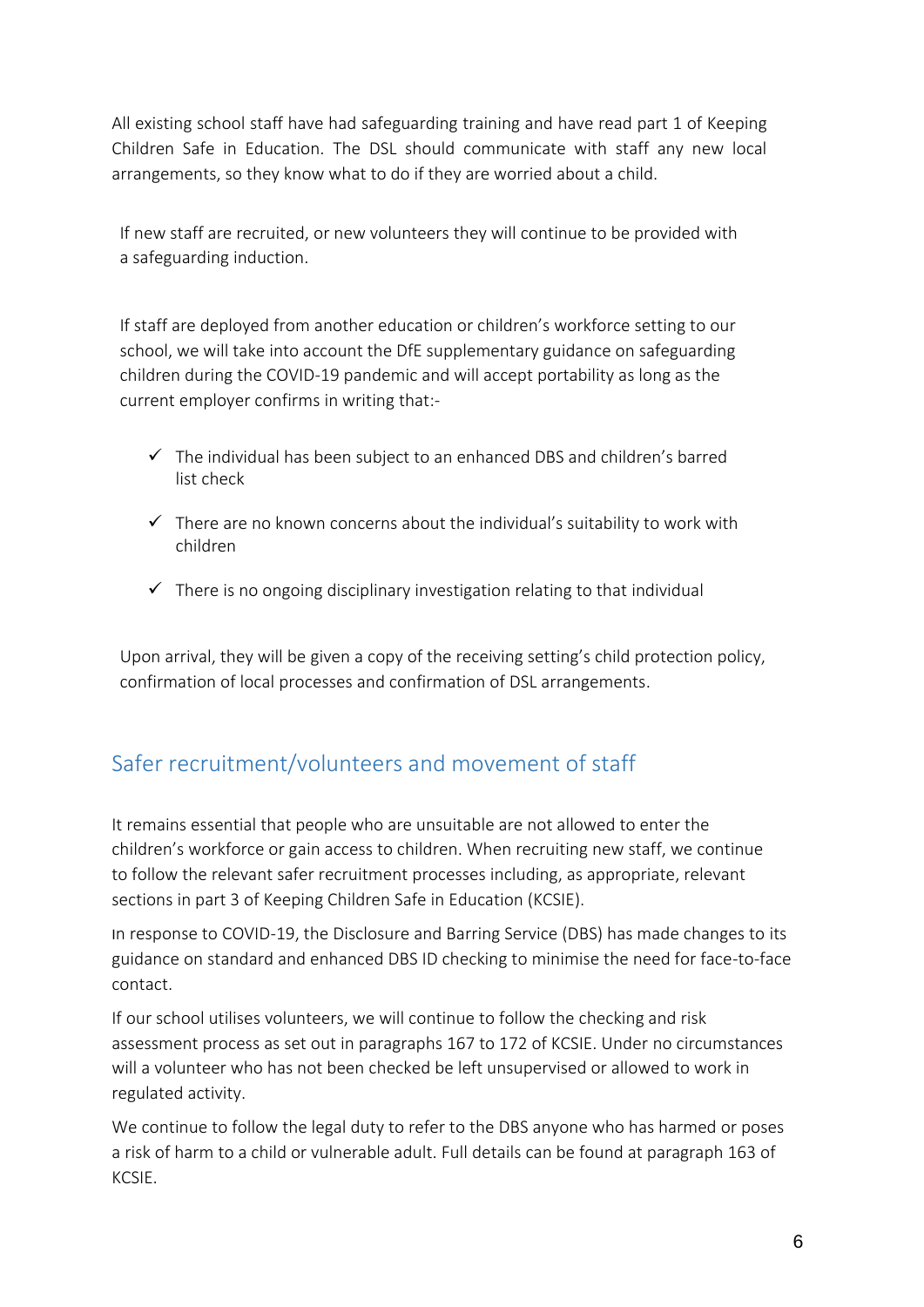We continue to consider and make referrals to the Teaching Regulation Agency (TRA) as per paragraph 166 of KCSIE and the TRA's 'Teacher misconduct advice for making a referral.

During the COVID-19 period all referrals should be made by emailing [Misconduct.Teacher@education.gov.uk](mailto:Misconduct.Teacher@education.gov.uk)

Whilst acknowledging the challenge of the current National emergency, it is essential from a safeguarding perspective that any school is aware, on any given day, which staff/volunteers will be in the school or college, and that appropriate checks have been carried out, especially for anyone engaging in regulated activity. As such, we continue to keep the single central record (SCR) up to date as outlined in paragraphs 148 to 156 in KCSIE.

# Online safety in schools

Sinai School continue to provide a safe environment, including online. This includes the use of an online filtering system.

Where students are using computers in school, appropriate supervision will be in place.

# Children and online safety away from school

It is important that all staff who interact with children, including online, continue to look out for signs a child may be at risk. Any such concerns should be dealt with as per the Child Protection Policy and where appropriate referrals should still be made to children's social care and as required, the police.

#### The acceptable online use guidance and agreement was sent home to parents when school closed.

#### All staff had a briefing about acceptable use online.

Sinai School will ensure any use of online learning tools and systems is in line with privacy and data protection/GDPR requirements.

Please refer to the Remote Learning Policy in reference to delivering virtual lessons, especially where webcams are involved.

# Supporting children not in school

Sinai is committed to ensuring the safety and wellbeing of all its Children and Young people.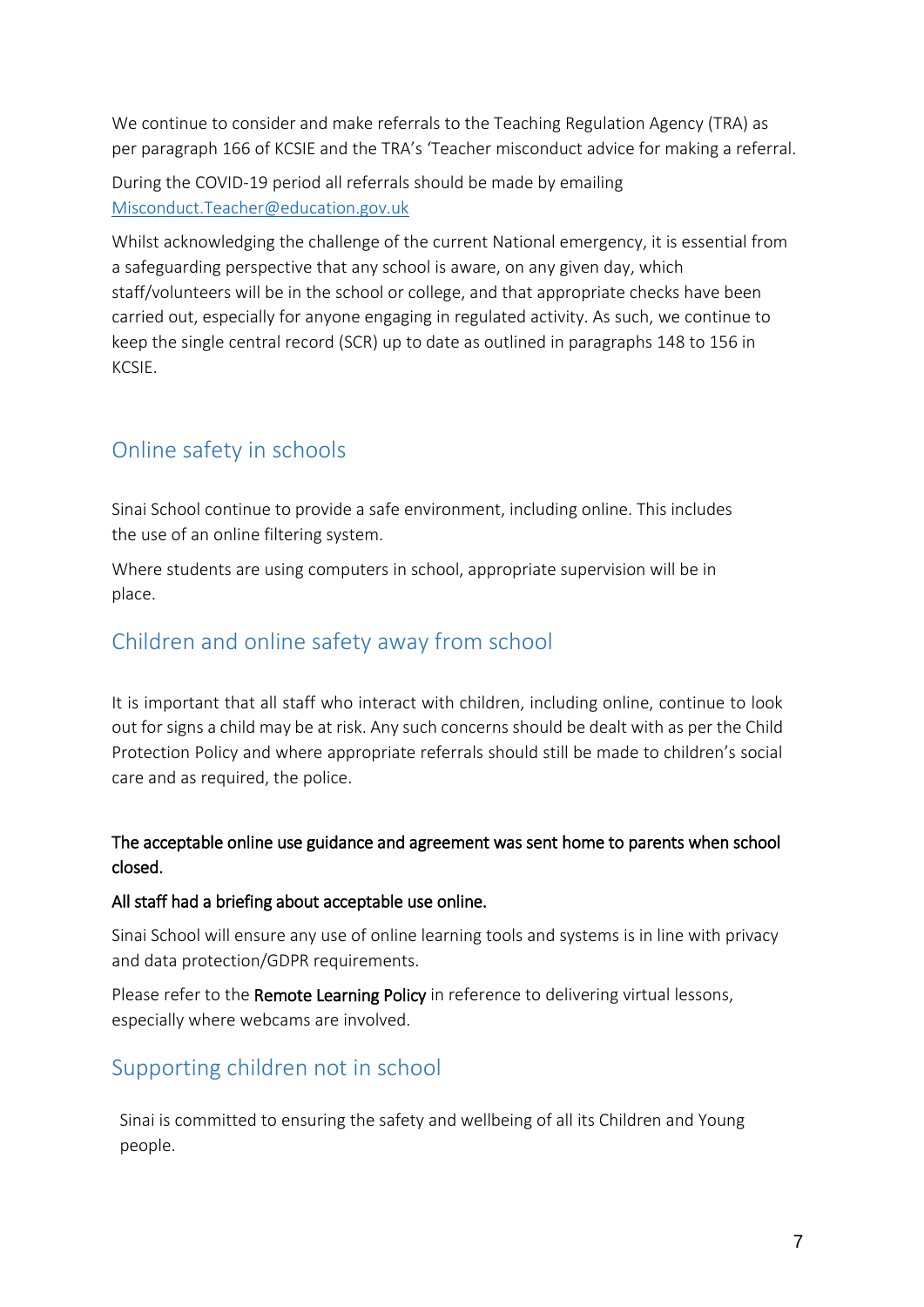Where the DSL has identified a child to be on the edge of social care support, or who would normally receive pastoral-type support in school, they should ensure that a robust communication plan is in place for that child or young person.

Details of this plan must be recorded on CPOMS, as should a record of contact have made.

The communication plans can include; remote contact, phone contact, door-step visits. Other individualised contact methods should be considered and recorded.

Sinai DSL will work closely with all stakeholders to maximise the effectiveness of any communication plan.

This plan must be reviewed regularly (at least once a fortnight) and where concerns arise, the DSL will consider any referrals as appropriate.

The school will share safeguarding messages on its website and social media pages.

We recognise that school is a protective factor for children and young people, and the current circumstances, can affect the mental health of pupils, their parents/carers. Teachers need to be aware of this in setting expectations of pupils' work where they are at home.

We will ensure that where we care for children of critical workers and vulnerable children on site, we ensure appropriate support is in place for them. This will be bespoke to each child and recorded on CPOMS.

## Supporting children in school

Sinai is committed to ensuring the safety and wellbeing of all its students.

Sinai will continue to be a safe space for all children to attend and flourish. The Headteacher will ensure that appropriate staff are on site and staff to pupil ratio numbers are appropriate, to maximise safety.

Sinai will refer to the Government guidance for education and childcare settings on how to implement social distancing and continue to follow the advice from Public Health England on handwashing and other measures to limit the risk of spread of COVID19.

Sinai will ensure that where we care for children of critical workers and vulnerable children on site, we ensure appropriate support is in place for them. This will be bespoke to each child and recorded on CPOMS.

Where the Headteacher has concerns about the impact of staff absence – such as our Designated Safeguarding Lead or first aiders – she will discuss them immediately with the Chair of Governors.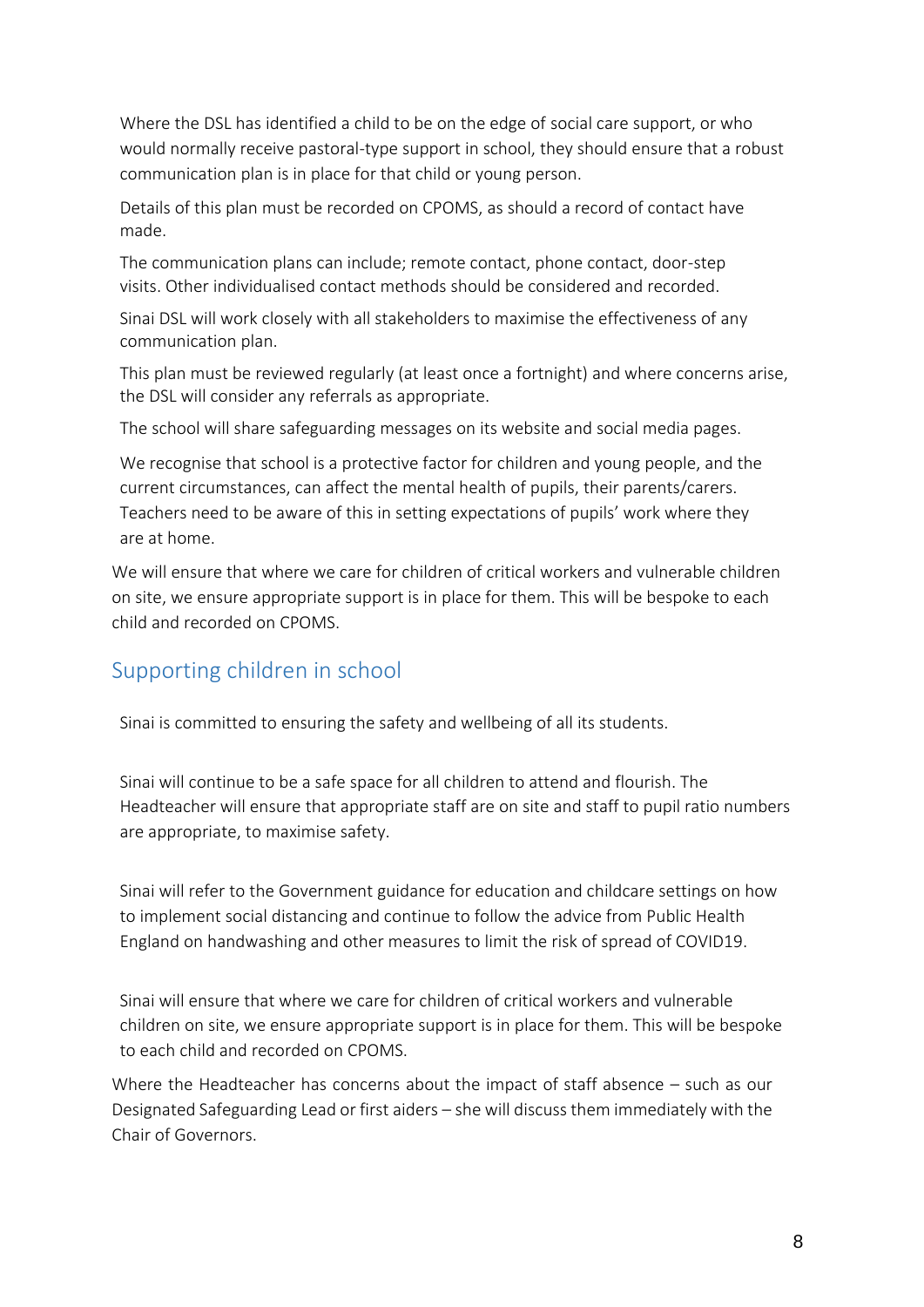## Peer on Peer Abuse

We recognise that during the closure a revised process may be required for managing any report of such abuse and supporting victims.

Where a school receives a report of peer on peer abuse, they will follow the principles as set out in part 5 of KCSIE and of those outlined within of the Child Protection Policy.

The school will listen and work with the young person, parents/carers and any multiagency partner required to ensure the safety and security of that young person.

Concerns and actions must be recorded on CPOMS and appropriate referrals made.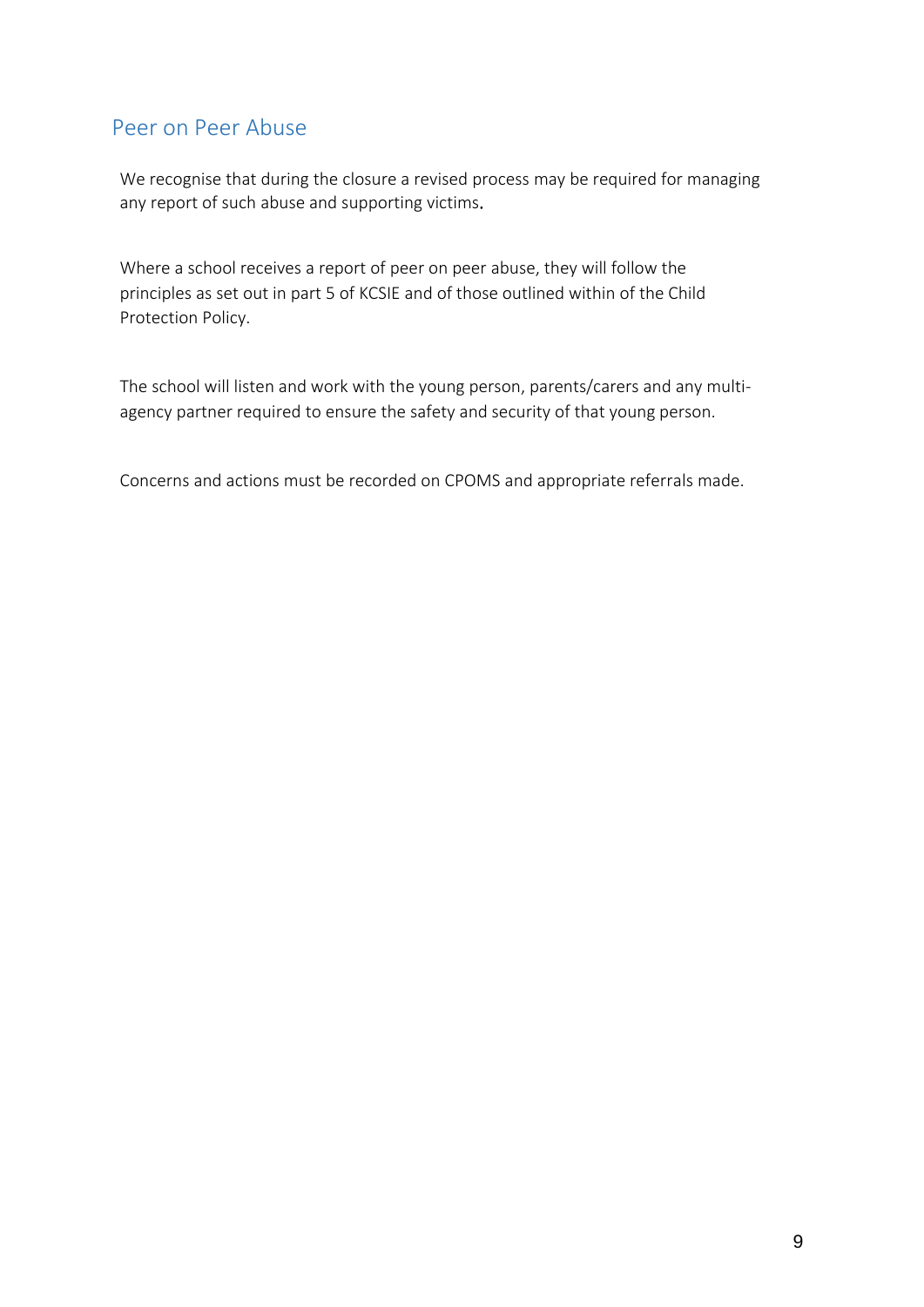# Agreement for parents when using Childcare facility

## **Sinai School Childcare provision for essential Key workers for the Covid-19 response**

### Parent agreement for children attending Critical Worker provision as of 5.01.21

The following measures/precautions must be taken:

- I consent to my child's temperature being taken on entry into school and then again mid afternoon
- I will ensure that my child has freshly laundered uniform to wear for provision
- I agree to adhering to drop off and collection time and will make every effort to be on time
- My child will be brought to school by somebody who either has parental responsibility or from my childcare bubble.
- I understand that no rotas are allowed
- $\bullet$  I will not send my child if they have or anyone in the family is showing symptoms of coronavirus
- I will not send my child if they or anyone in the family is awaiting test results
- If anyone in the immediate family becomes unwell with coronavirus symptoms, I understand that I must immediately contact school and arrange for collection of my child
- I understand that social distancing must be enforced outside if Critical Worker provision whilst my child is not in school if we are to prevent/minimise the spread of infection.
- I will inform School if you I no longer fall within the critical worker list or I have been asked to self-isolate or an adult in my household Is able to care for my child safely at home